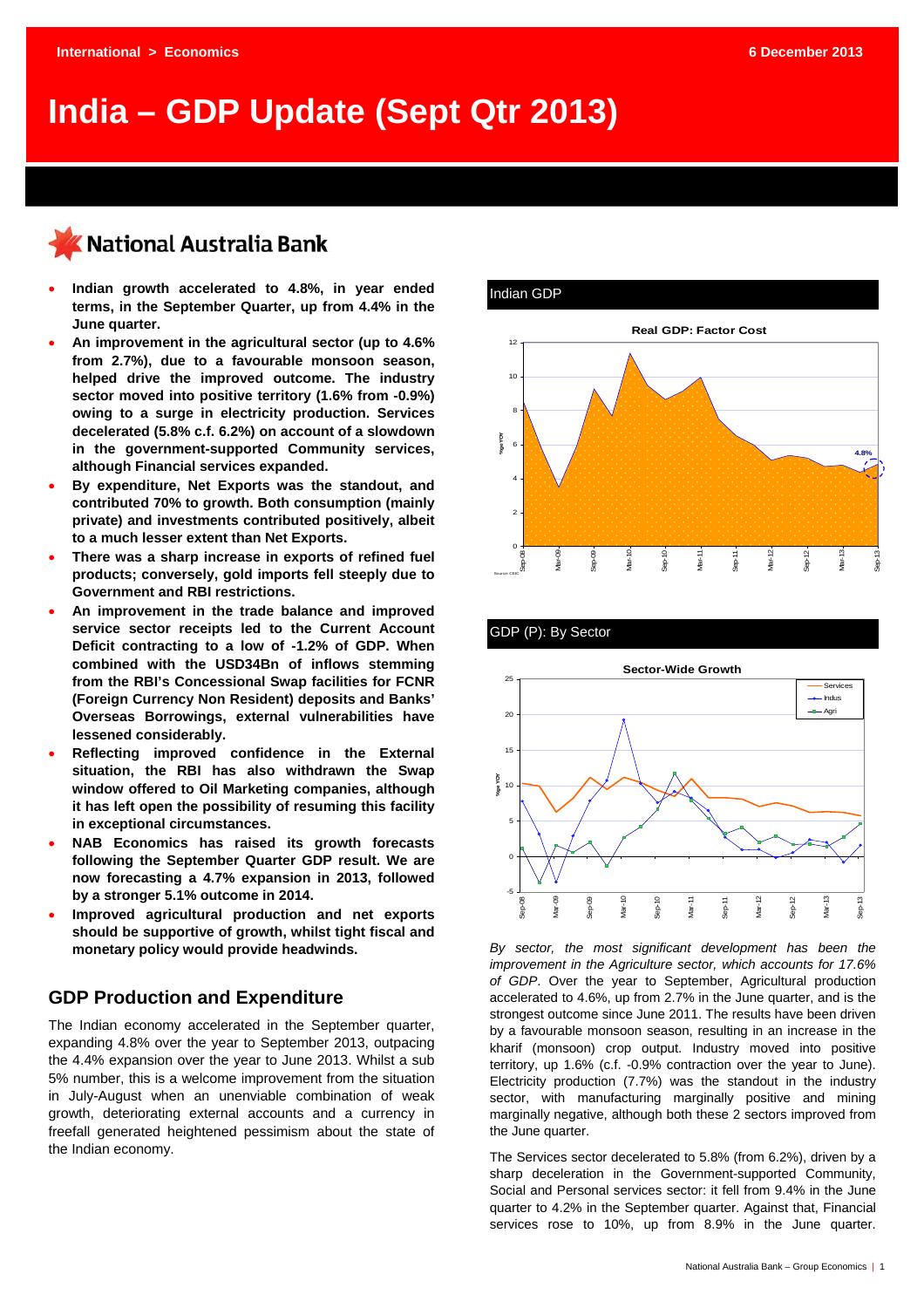Construction recorded a modest improvement, and the Trade & Hospitality sector was broadly steady. The increase in financial services can be traced to the very high Commercial Paper rates, which deterred firms from issuing their own paper, and compelled them to resort to short-term borrowings from banks over the July-September period.

#### Commercial Paper Rates



By expenditure, GDP at Market prices (including taxes, less subsidies) surged to 5.6%, up from 2.4% over the year to June. Net exports contributed a touch over 70% of GDP in the September quarter, as exports expanded by 16.3% over the year to September Quarter, against a restrained 0.4% expansion in imports.

Consumption and investment also contributed positively, albeit significantly less than the contribution from net exports. The net exports result clearly reflects a strong improvement in exports, driven, in part, by favourable currency movements, combined with import-restraint as a result of weak domestic demand.

#### GDP Contribution by Expenditure



Consumption expenditure revealed some divergent trends: Private consumption expenditure increased by 2.2% over the year to September 2013; however, public consumption fell by -1.1% over the same period. The weakness in public consumption broadly mirrors trends in the Services sector, particularly the weakness in the Community services segment.

#### Private and Public Consumption



### **Foreign Trade: A Closer Look**

On a US-Dollar basis, exports rose by 13.5% over the year to October, 2013. Conversely, imports contracted by -14.5%, driven largely by a -22.8% decline in non-oil imports. Oil imports rose by 1.7%. Taken together, these numbers led to a -47.8% compression in the trade deficit for the month.

#### Foreign Trade



Looking more closely at the trade data from the Commerce Ministry over the April-October period, production of refined fuel products (the largest contributor to exports) rose by 11.6%; transport equipment by 11.1%; cotton yarn by 26.4% and plastic and chemical products by 11%. Whilst India is an importer of crude, it is also an exporter of refined fuel products. There have been recent additions to refining capacity such as BORL refinery in Bina, Madhya Pradesh and HMEL in Punjab. Leading exports of refined Crude products include: Reliance, HPCL and Essar Oil.

On the imports front, there was a -20.9% contraction in gold imports due to higher import duties and import restrictions. Machinery imports also contracted sharply, reflecting weaker domestic demand in the Indian economy.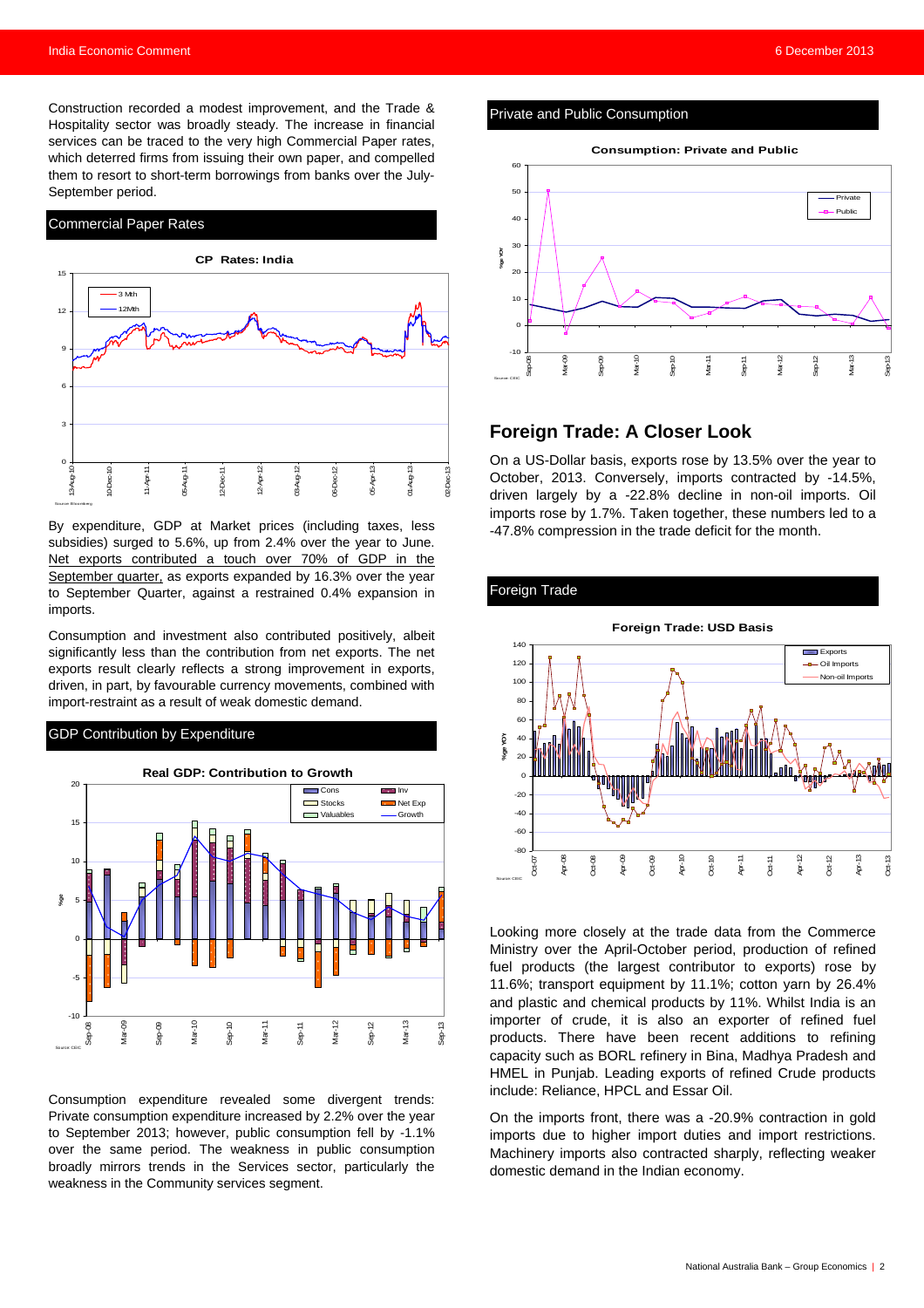#### Top 5 Exports



An improvement in the trade balance, combined with an expansion in services exports (largely computer services), drove a sharp improvement in the Current Account Deficit (CAD). In the September quarter, the CAD fell to a historic low of -1.2% of GDP, a marked improvement from the June quarter (-4.9%), and a significantly better outcome than the very high CAD (-6.5%) in December quarter 2012, when serious questions were raised about the sustainability of India's external position. *These positive results should lead to a well contained outcome for the Current Account during the 2013-14 fiscal year*.



#### **Partial Indicators**

Partial indicators paint a mixed picture for the Indian economy. Over the year to September, 2013 industrial production expanded by 2%, driven largely by a 12.9% increase in electricity production. Manufacturing and mining recorded modest improvements. By use, the fall in volatile capital goods production (-6.8%) was disappointing, and reveals that investment spending is yet to gain traction. Consumer durables reversed the previous months' contraction to record a modest, positive outcome for the month. Intermediate goods production – a measure of downstream demand –grew by 4.1%, the highest for the year. The intermediate goods segment has been the best-performing component of industrial production by use, and indicates there remains growth potential in the economy, although it has yet to be realised on a consistent basis.

#### Industrial Production: Sectoral



#### Industrial Production: User-Based



The performance of the 8 Infrastructure sectors for October was disappointing, although was impacted somewhat by 'base effects'. It contracted by -0.6% over the year to October, 2013, although this follows from a strong outcome in October 2012, when the sector expanded by 8%. This time around, weakness was concentrated in mining and energy related sectors (e.g. coal, natural gas). Other segments such as steel. cement, fertilizers recorded a modest upturn.

#### Infrastructure Sector Growth

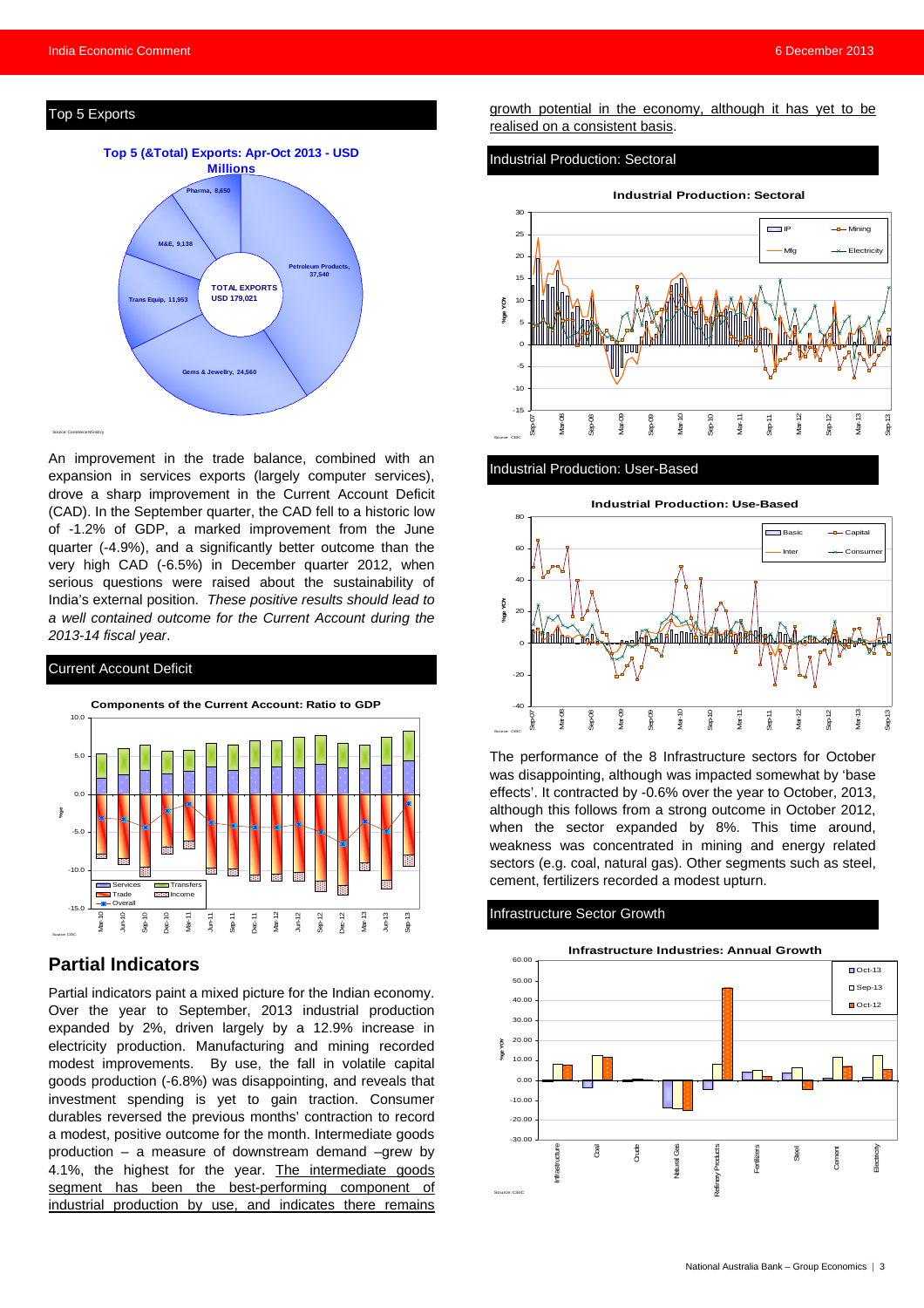One bright spot has been the positive reading for India's manufacturing sector, as revealed by *HSBC's Manufacturing PMI for November.* It rose to 51.3 in November, up from October's 49.6. A reading of 50 or above indicates an expansion. Among the positive indicators from this reading was an improvement in the domestic new orders segment as well as levelling off in both input and output costs.

#### **Inflation**

Inflationary pressures resurfaced in October, with the Wholesale Price Index rising by 7% over the year, the fastest pace since February 2013. This was largely driven by rises in food prices (18.2%), particularly vegetable prices (78.3%); and rises in fuel and power (10.3%), driven largely by surging electricity prices (23%). Non-food manufactured inflation (Core inflation) also gained momentum, up from 2.1% in September to 2.6% in October.

Consumer Price inflation too accelerated, to 10.1% over the year to October. The CPI places a higher weight on food than the WPI and also includes non-tradeables such as housing, transport, education and healthcare, and is a more relevant indicator of costs actually faced by consumers. The RBI is likely to keep monetary policy tight in order to rein in inflationary pressures. It is also expected to launch Retailinflation linked bonds in late December, which will pay a coupon based on the CPI in the previous quarter, with an additional 1.5% added on. The interest will be compounded on a half-yearly basis and added to the principal at maturity. These products are aimed to protect consumers from inflation, and reduce their reliance on products such as gold.

#### Headline and Core inflation



#### Wholesale and Consumer Inflation



### **Fiscal Policy**

The Central Government's *Gross Fiscal Deficit* swelled to INR 4.57 trillion over the April-October period, 84% of Budget Estimates for the 2013-14 fiscal year. Higher expenditure and weaker revenues due to a slower economy have been responsible for this result. The wider deficit over the April-July period is evident in this fiscal year, compared with the previous fiscal year (2012-13).

The Finance Ministry has committed to maintaining a 4.8% deficit target for the fiscal year. However, this will be difficult to achieve in the absence of expenditure cuts. It is expected that non-Plan (e.g. Subsidies) expenditure will be cut by 10%; however, Plan Expenditure (agreed by the Planning Ministry) too will need to be restricted.

Restrictive fiscal policy settings will be difficult to achieve in an election year. Further, with the economy below potential, fiscal drag will likely weigh on growth. The Government is likely to seek dividends from Public Sector undertakings and banks and request surplus monies to be transferred from the Reserve Bank in order to boost its coffers.

#### Gross Fiscal Deficit



At the time of writing, India's 10 year bond yields were trading at 8.77%, and the 90-Day T-Bill at 8.69%. Broadly, this is indicative of a flat yield curve, in sharp contrast to the situation around August, when the exceptional liquidity measures adopted by the RBI led to a highly inverted yield curve.

#### Government Short and Long Term Rates

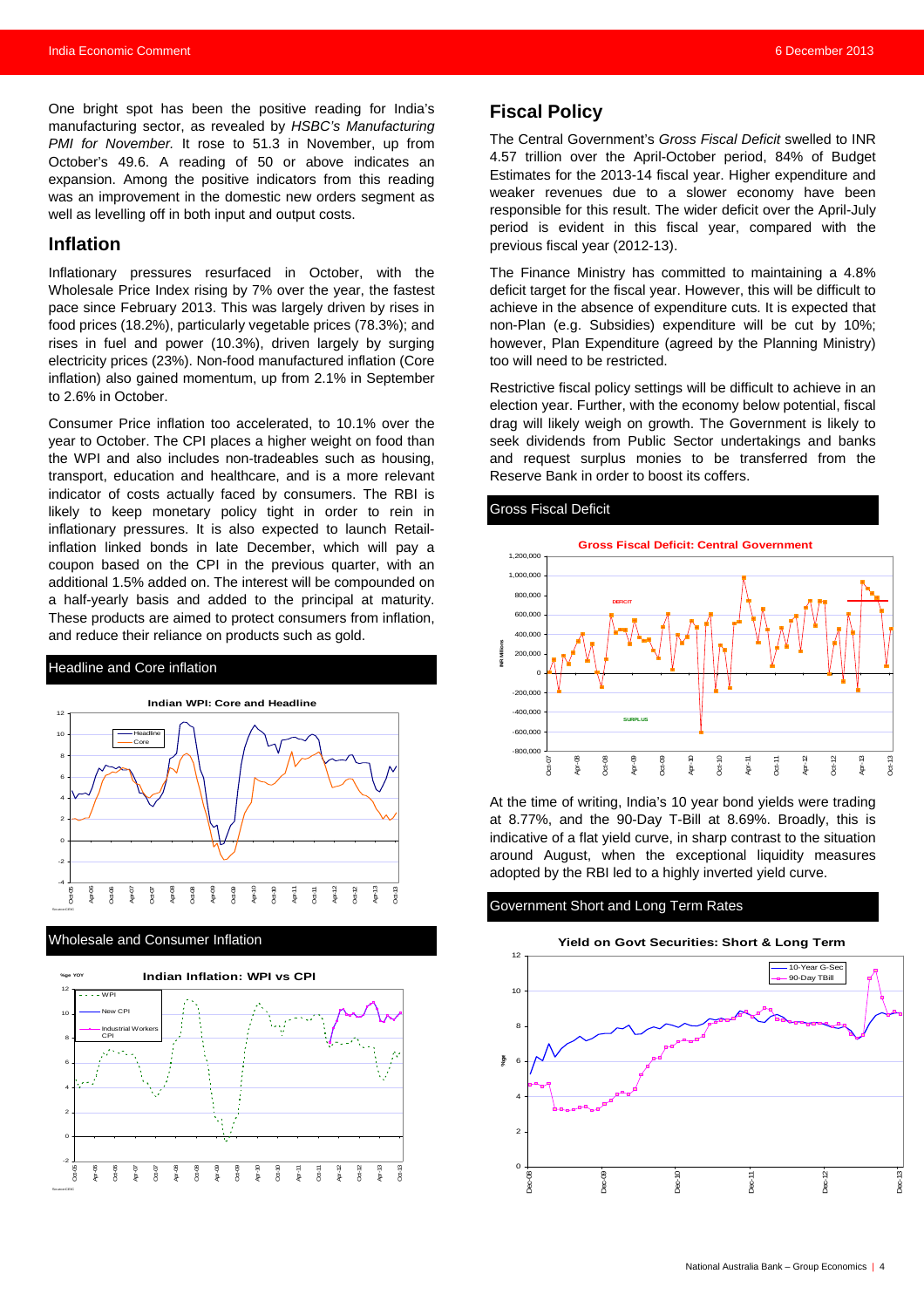**External and Financial** 

The Indian Rupee has been trading around 62/USD. The RBI has now withdrawn the special swap window that it provided for oil marketing companies. It has suggested they smooth out their daily FX demand through the use of FX Forwards as well as using revolving lines of credit from banks. It has, however, indicated that it will be willing to resume the swap facility on those 'rare' occasions, when there is a sudden 'spurt' in demand.

The removal of the swap facility for oil marketing companies is a further indication of stability returning to the external sector, following the ructions in currency markets, with the rupee plunging close to 69/USD in late August.

#### Indian Rupee to US Dollar



Despite a slight uptick in October, India's real effective exchange rate remains at historic lows. This has been a significant factor in boosting India's exports, along with modest improvements in the US and European economies. *It is critical that inflationary pressures remain contained so as to maintain export competitiveness*.

#### India's REER



In order to assuage concerns about funding India's Current Account Deficit, the RBI offered a Concessional swap facility to attract FCNR (B) deposits, as well as offered banks the opportunity to borrow from overseas up to 100% of their Core Capital and swap it with the RBI at a discounted 3.5% rate. These facilities have been very beneficial, generating USD34 billion of funding. These swap facilities have since closed, although banks will be able to use this facility to borrow against their core capital up to 31<sup>st</sup> December, provided the relevant bank has negotiated the arrangements by the  $30<sup>th</sup>$  of November.

#### FII Flow: Debt and Equity



Foreign Equity Investors continue to plough funds in the Indian market. However, debt investors are not that sanguine, and remain net sellers of Indian debt, concerned by the high inflationary environment in the country. Overall, inflows remain significantly higher relative to the June-August period, when investor pessimism was aggravated by India's external difficulties.

#### FII Flows: Debt and Equity



#### **Outlook**

Following the release of the September quarter accounts, NAB Economics has upwardly revised its Indian growth outlook. We are now forecasting a 4.7% expansion in 2013, followed by a stronger 5.1% outcome in 2014. In 2015, the pace of expansion is expected to pick up further to 5.4%.

The beneficial effects of the monsoon on the agriculture sector, continued export growth, enhanced liqudity support to SMEs and a modest rise in investment due to faster project clearances from the Cabinet Committte on Investments should support the growth outlook. Against that, tight fiscal and monetary policy settings will act as headwinds.

John Sharma Economist – Sovereign Risk [john.sharma@nab.com.au](mailto:john.sharma@nab.com.au) Tom Taylor Head of International Economics [Tom\\_Taylor@national.com.au](mailto:Tom_Taylor@national.com.au)